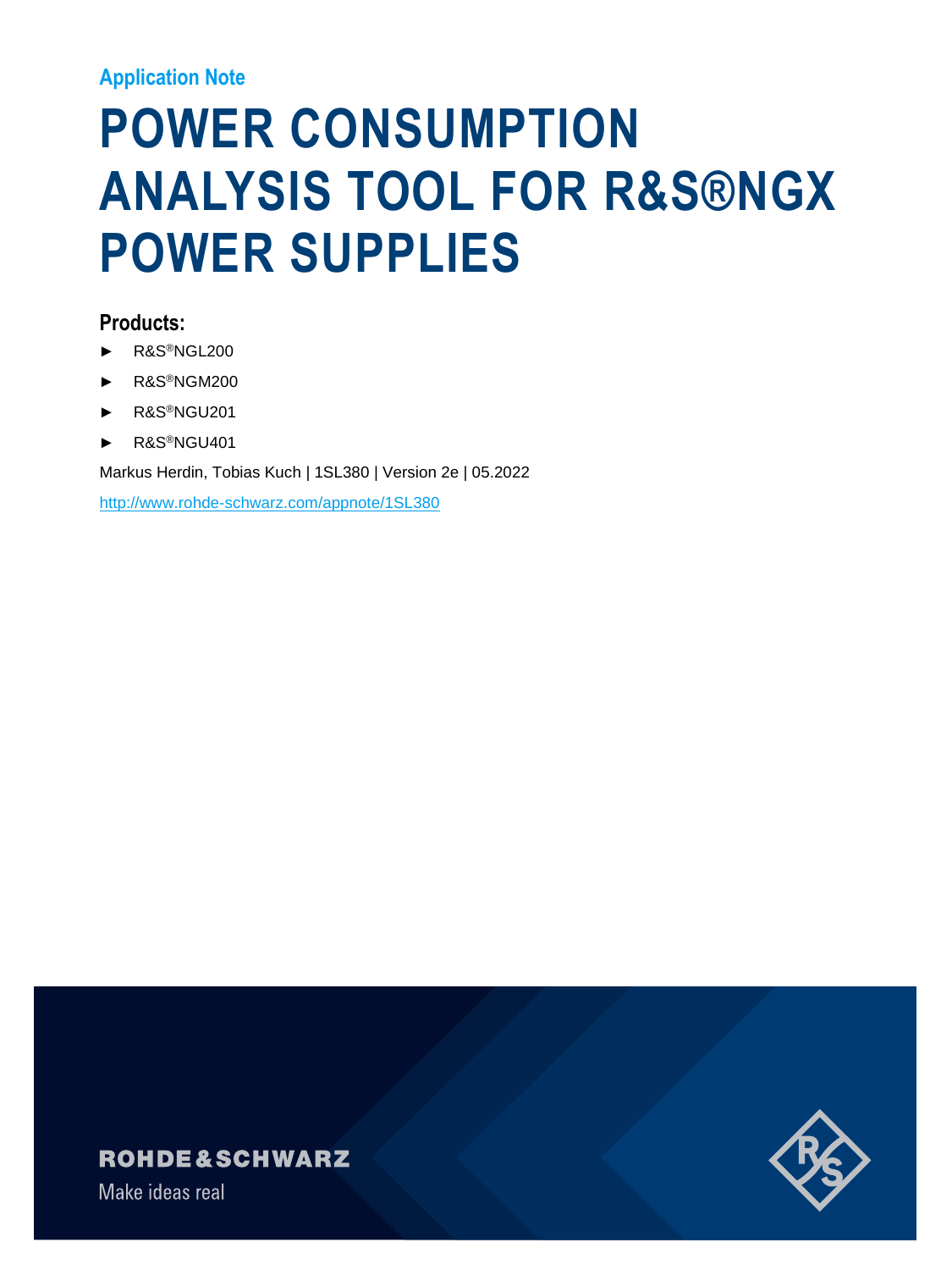## **Contents**

| 1                        |                                                            |  |
|--------------------------|------------------------------------------------------------|--|
| $\overline{2}$           |                                                            |  |
| 2.1<br>2.2<br>2.3        | Requirements to controlling PC and software installation 3 |  |
| $\overline{3}$           | User Interface of the R&S power consumption analysis tool4 |  |
| 3.1<br>3.2<br>3.3        |                                                            |  |
| 3.3.1<br>3.3.2           |                                                            |  |
| 3.4<br>3.5<br>3.6<br>3.7 |                                                            |  |
| 4                        |                                                            |  |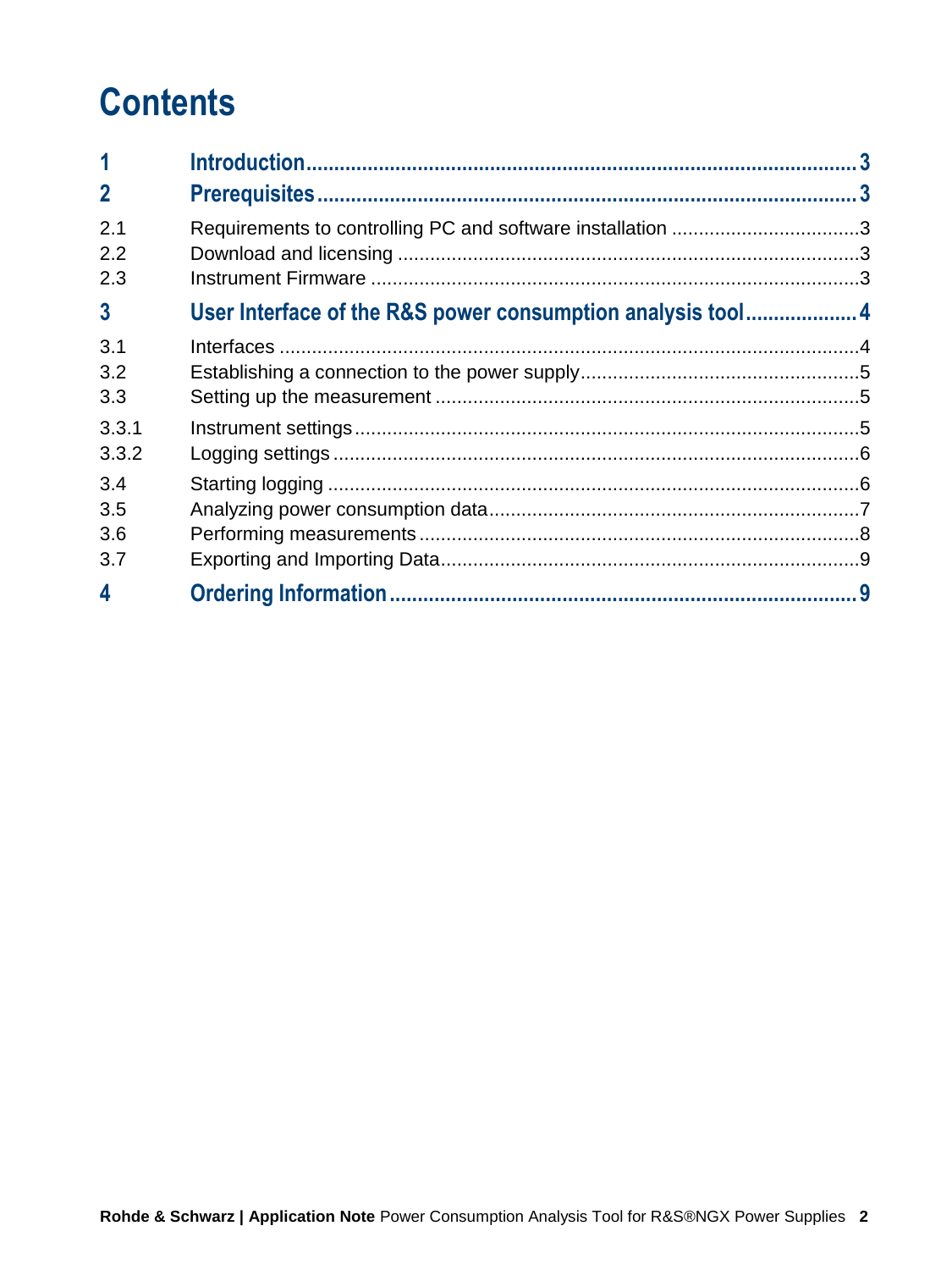## <span id="page-2-0"></span>**1 Introduction**

Battery life time is usually one of the most important specifications for battery-powered devices. Depending on the application, life time requirements can range from tens of hours for typical wearables like smart watches to ten years for smart sensors. Understanding where and when energy is used in order to minimize power consumption is therefore key for any of these devices.

The power consumption analysis tool was developed to make it easier for customers to analyze power consumption data collected with either the NGL, NGM or NGU power supplies from Rohde & Schwarz. It allows to easily capture power consumption data and analyze using basic measurements.

## <span id="page-2-1"></span>**2 Prerequisites**

## <span id="page-2-2"></span>**2.1 Requirements to controlling PC and software installation**

The R&S power consumption analysis tool runs on standard Microsoft Windows PCs and requires the Microsoft .NET 5.0 framework, which can be downloaded from the Microsoft website. If the framework is not installed, a popup will appear, which points to the right location on the Microsoft website.

For remote control via ethernet there is no VISA installation required to run this application. For remote control using USB TMC, a driver is required which is currently only available with installed VISA. USB CDC is possible without VISA, but like the GPIB interface it is generally too slow for the high data rates which are required in this application.

A minimum free disc space of 1 GByte is recommended in order to allow for longer recording times.

## <span id="page-2-3"></span>**2.2 Download and licensing**

The R&S power consumption analysis tool can be downloaded from the Rohde & Schwarz website at the location of this application note. It is a royalty-free Rohde & Schwarz software solution provided under the Rohde & Schwarz terms and conditions for royalty-free products. A copy of the terms and conditions is included in the installation package of the software.

For installation, copy the installer file 1SL380\_Setup.exe to your local hard drive of the PC and start it. Follow the instructions on the screen.

## <span id="page-2-4"></span>**2.3 Instrument Firmware**

Please make sure that the power supply you use is updated to the latest firmware available on the Rohde & Schwarz website to benefit for potential improvements or bug fixes.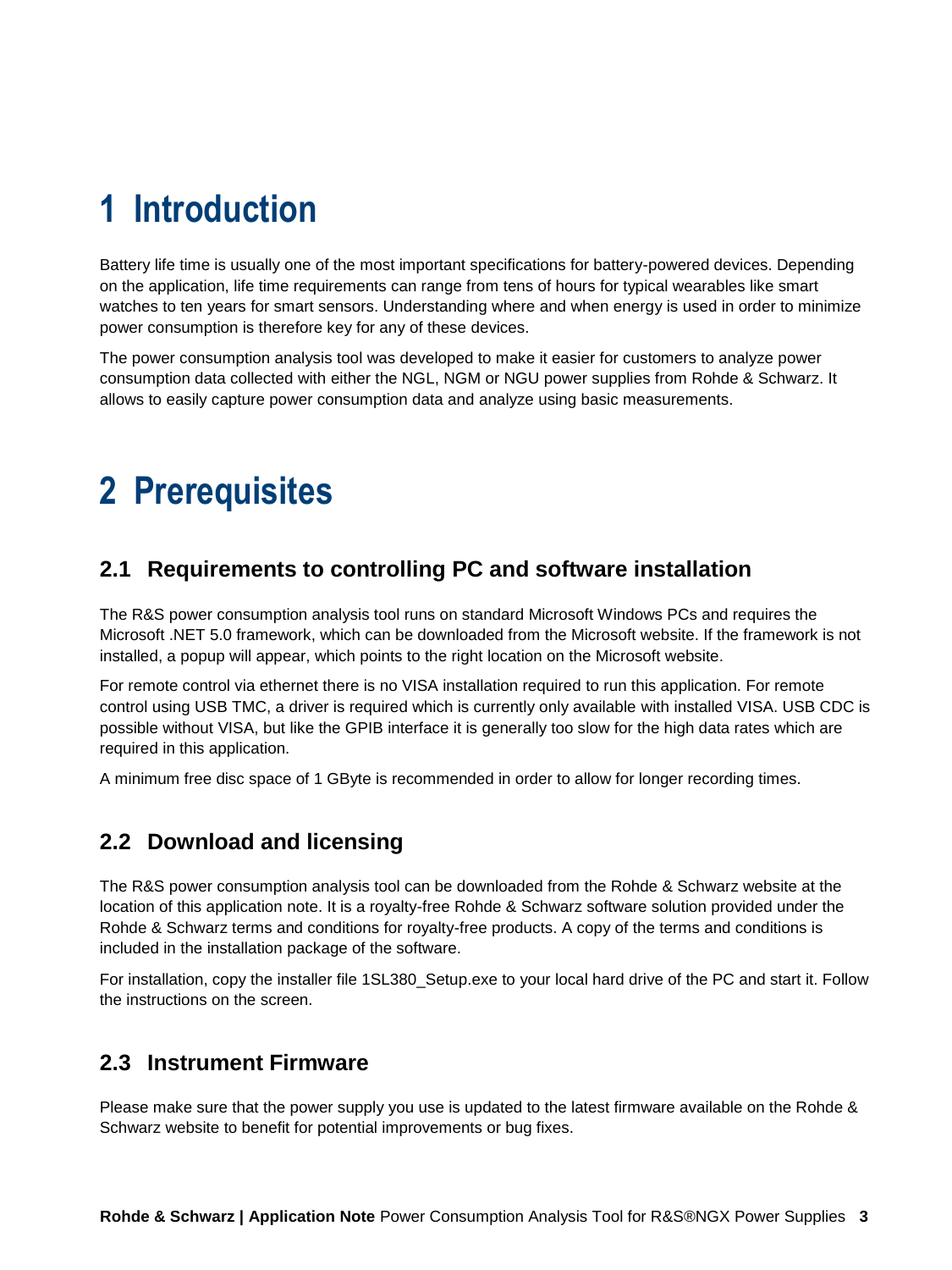## <span id="page-3-0"></span>**3 User Interface of the R&S power consumption analysis tool**

The R&S power consumption analysis sw allows to log voltage and current measurement data from the NGL, NGM and NGU power supplies. For the NGL the standard logging function with a maximum of 10 measurements per second, for the NGM and NGU the fastlog logging function with up to 500 kSa/s is used. Logging is possible from one channel at a time.



<span id="page-3-1"></span>Figure 3-1 User interface of the R&S power consumption analysis tool

### **3.1 Interfaces**

The R&S power consumption analysis tool supports LAN and USB connection to the power supply

In case of using a USB connection, please make sure that the "USB Class" setting in the sub-menu "Device  $\rightarrow$  Interfaces" of the power supply is set to "TMC".



Figure 3-2 USB class setting of the power supply, "TMC" setting is required for the power consumption analysis tool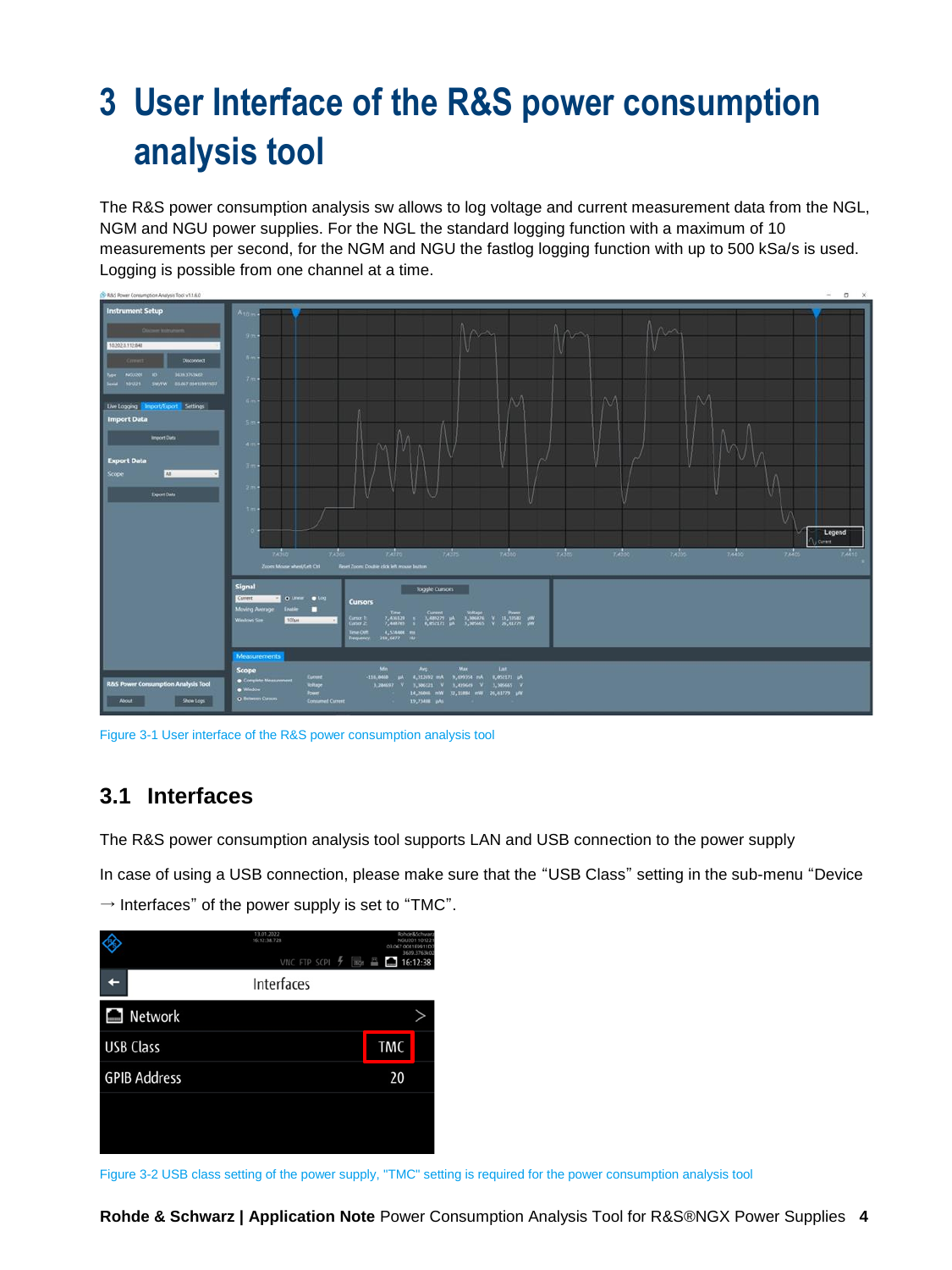## <span id="page-4-0"></span>**3.2 Establishing a connection to the power supply**

An automatic discovery functionality discovers all t&m instruments connected to one of the USB ports of the PC or to the LAN segment, which is connected to the LAN adapter of the PC. The discovery function is started when clicking on the corresponding button. As a result, the USB or IP addresses of all discovered instrument are shown in a drop-down list. At this point in time, there is no communication on application layer with the instrument, i.e. during discovery, instruments are not disturbed if they are used by somebody else, at the same time.

| <b>Instrument Setup</b>     |  |  |  |  |  |
|-----------------------------|--|--|--|--|--|
| <b>Discover Instruments</b> |  |  |  |  |  |
| 10.202.0.63:50919           |  |  |  |  |  |
| 10.202.0.63:50919           |  |  |  |  |  |
| 10.202.0.16:1024            |  |  |  |  |  |
| 10.202.1.5:882              |  |  |  |  |  |
| 10.202.0.160:14218          |  |  |  |  |  |
| 10.202.0.60:16058           |  |  |  |  |  |
| 10.202.0.112:873            |  |  |  |  |  |
| 10.202.0.215:14792          |  |  |  |  |  |
| 10.202.0.227:14394          |  |  |  |  |  |
| 10.202.0.102:1024           |  |  |  |  |  |

Figure 3-3 Example drop-down list with instruments discovered on the LAN segment

Pressing "Connect" establishes a connection with the corresponding instrument. At this point in time, the software sends the first SCPI commands to the instrument in order to get basic type and serial number data.

| <b>Instrument Setup</b> |                             |       |                    |  |  |  |  |
|-------------------------|-----------------------------|-------|--------------------|--|--|--|--|
|                         | <b>Discover Instruments</b> |       |                    |  |  |  |  |
|                         | 10.202.0.112:873            |       |                    |  |  |  |  |
|                         | Connect                     |       | <b>Disconnect</b>  |  |  |  |  |
| <b>Type</b>             | <b>NGU201</b>               | ID    | 3639.3763k02       |  |  |  |  |
| Serial                  | 101221                      | SW/FW | 03.067 0041E9911D7 |  |  |  |  |

<span id="page-4-1"></span>Figure 3-4 Basic instrument data after connection has been established.

## **3.3 Setting up the measurement**

#### <span id="page-4-2"></span>**3.3.1 Instrument settings**

- DUT specific settings have to be done directly on the power supply, please make sure to set them correctly before enabling the output of the power supply in order to avoid any damage of your DUT:
- ▶ Output voltage
- ▶ Optional output current limits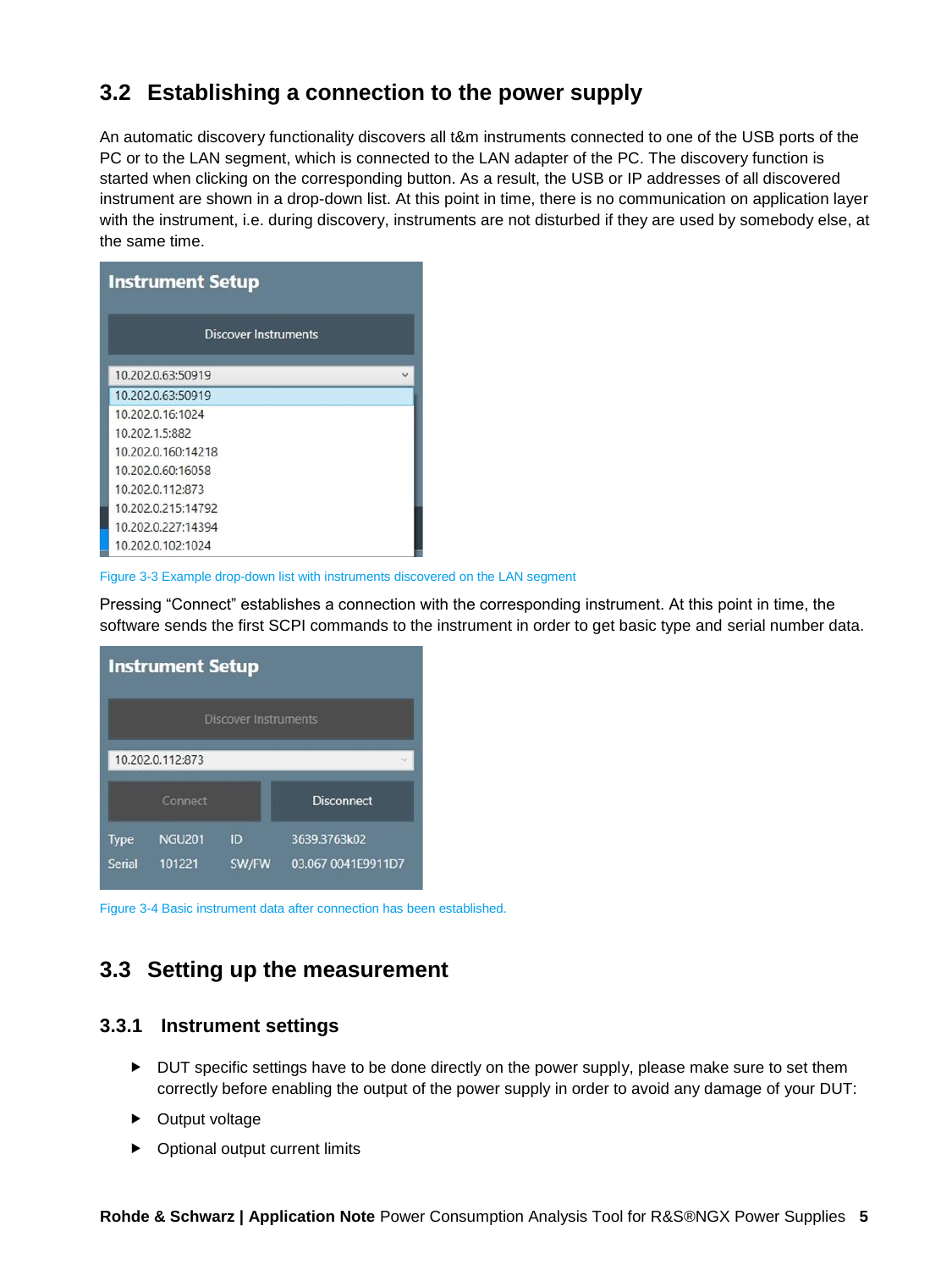- ▶ Capacitance mode settings
- ▶ Overvoltage, overcurrent and overpower protection
- ▶ Optional battery simulation settings
- $\blacktriangleright$  ...

#### <span id="page-5-0"></span>**3.3.2 Logging settings**

Logging settings are done in the power consumption analysis software. These are

- Sample rate
- $\blacktriangleright$  Channel
- ▶ Optional logging duration
- Autorange settings under "Settings" tab

| <b>Live Logging</b>     | Import/Export    | Settings                             |
|-------------------------|------------------|--------------------------------------|
| <b>Logging Settings</b> |                  |                                      |
| Sample Rate             | Channel          |                                      |
| 250kS/s                 | 1<br>$\check{ }$ | $\checkmark$                         |
|                         |                  |                                      |
| Logging Mode            |                  | <b>Unlimited</b><br><b>O</b> Limited |
| <b>Duration</b>         | 10               | U<br>seconds                         |

#### Figure 3-5 Logging settings

The logging is started manually by clicking on "Start Logging". Logging can either be manually stopped or an automatic logging duration can be configured. If a logging duration is configured, the estimated necessary disk space together with the totally available disk space is shown in order to provide feedback about the amount of data that is collected.

<span id="page-5-1"></span>Autorange behavior can be controlled in the "Settings" tab.

## **3.4 Starting logging**

Logging starts as soon as the "Start Logging" Button is pressed and continues either until it is manually stopped with "Stop Logging" or automatically if a predefined logging time has passed.

During logging, a live preview of the data is shown in the chart. The user can select between a "rolling" or a "full" display of data. Rolling means that a predefined horizontal scale is used and only the most recent data is shown. Full means, that all data is shown in the chart. Because of the big amount of data that is received, in particular for high sampling rates, the software automatically decimates the data using averaging. As soon as logging has been stopped, the whole data set is loaded into the chart in order to be able to zoom in and analyze in detail.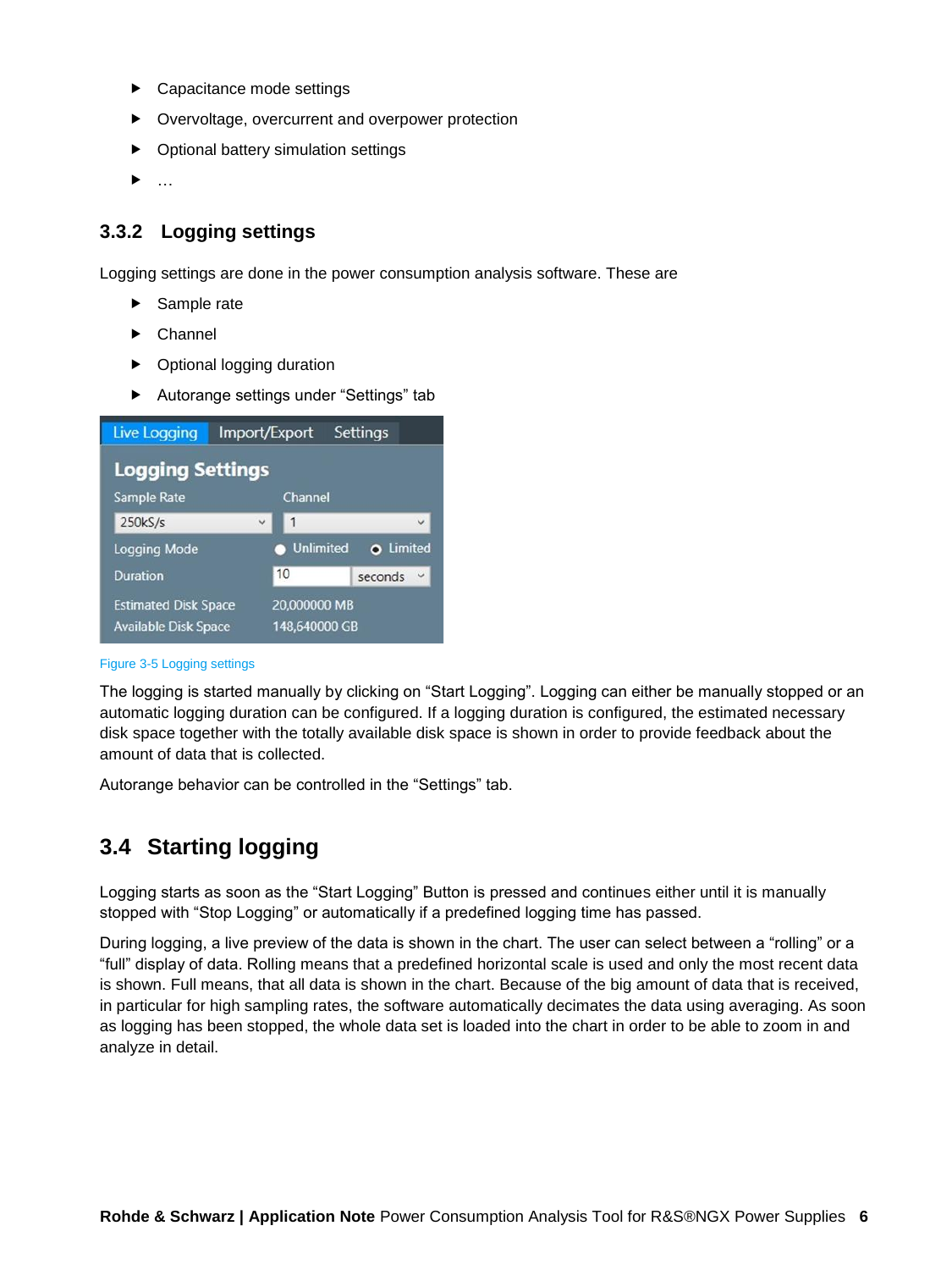| <b>Live Preview Settings</b> |                                 |  |  |  |  |
|------------------------------|---------------------------------|--|--|--|--|
| <b>Horizontal scale</b>      | Decimation interval             |  |  |  |  |
| o rolling o full<br>1 s/Div  | $10$ ms<br>$\ddot{\phantom{1}}$ |  |  |  |  |
| <b>Start Logging</b>         | <b>Stop Logging</b>             |  |  |  |  |

<span id="page-6-0"></span>Figure 3-6 Logging control with live preview settings

## **3.5 Analyzing power consumption data**

Both current and voltage data is logged from the power supply. Based on that, either current, voltage or power can be shown. It is possible to show data either in linear vertical scale, or for better overview of also very small currents, in logarithmic scale. In addition to that, a moving average data line can be added to the chart. This is particularly useful when remaining 50 Hz noise is visible in the current consumption data. Using a window size of 20 ms for the moving average filter allows to largely suppress any remaining 50 Hz noise.

| <b>Signal</b>           |                  |     |   |
|-------------------------|------------------|-----|---|
| $\checkmark$<br>Current | O Linear         | Log |   |
| <b>Moving Average</b>   | <b>Enable</b>    | ✓   |   |
| <b>Windows Size</b>     | 20 <sub>ms</sub> |     | Ü |
|                         |                  |     |   |
|                         |                  |     |   |

Figure 3-7 Controls to select signal to show, switch between linear and logarithmic display as well as optional moving filter enabled for 20 ms averaging time to suppress remaining 50 Hz noise



Figure 3-8 Linear display of current in chart with enabled cursors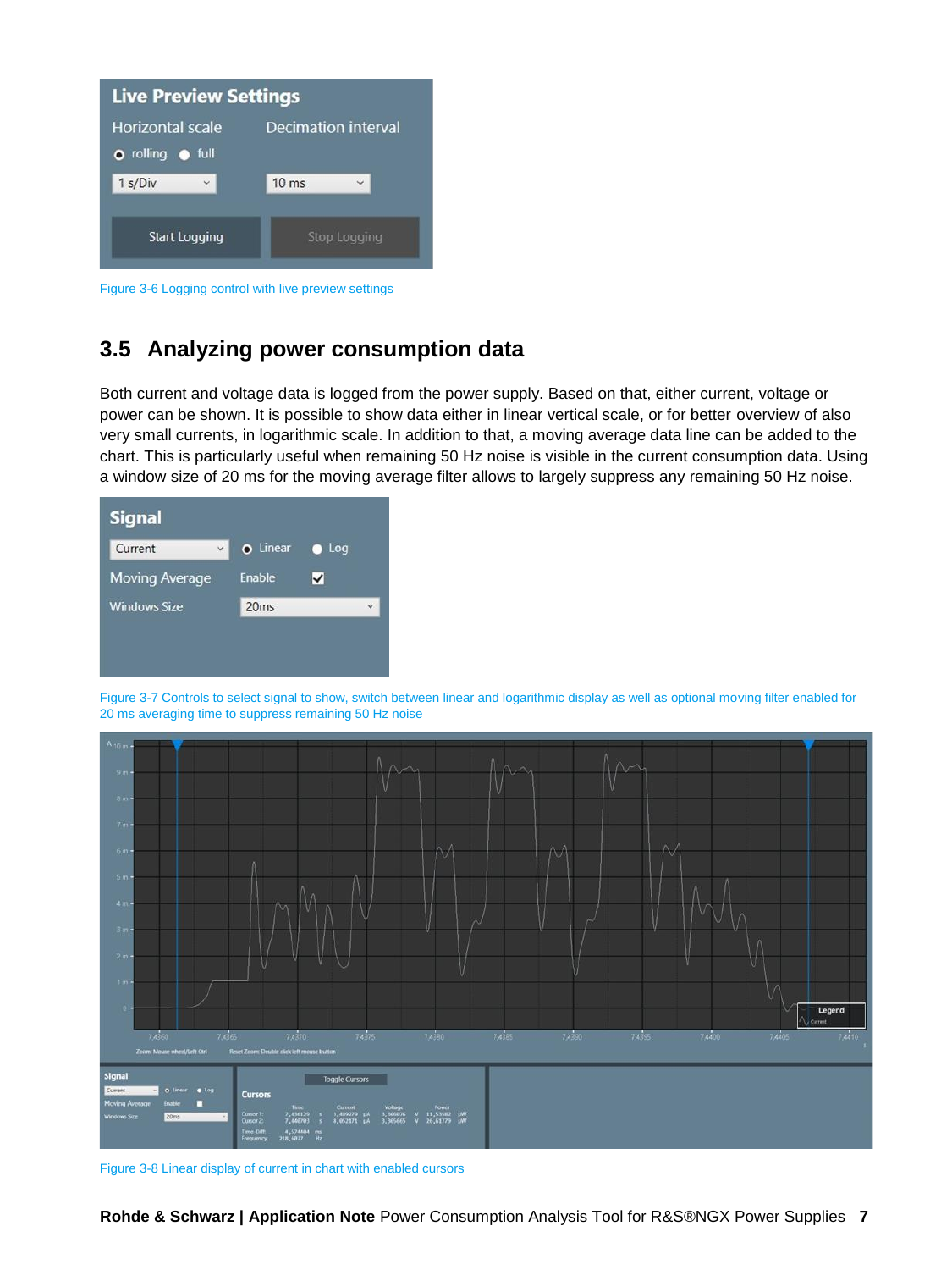

<span id="page-7-0"></span>Figure 3-9 Logarithmic display of current for a larger time period with additional moving average line (green)

## **3.6 Performing measurements**

The R&S current consumption analyzer tool allows for basic measurements like cursor measurements. With "Toggle Cursors", two cursors get enabled showing the individual values at each cursor position as well as the time difference between the cursors or the corresponding frequency.

|            |          |                         | <b>Toggle Cursors</b> |           |          |   |          |           |
|------------|----------|-------------------------|-----------------------|-----------|----------|---|----------|-----------|
| Cursors    |          |                         |                       |           |          |   |          |           |
|            | Time     |                         | Current               |           | Voltage  |   | Power    |           |
| Cursor 1:  | 7,436129 | $\mathbf{s}$            | 3,489279              | $\mu$ A   | 3,306076 | v | 11,53582 | <b>µW</b> |
| Cursor 2:  | 7,440703 | $\overline{\mathbf{s}}$ | 8,052171              | <b>uA</b> | 3,305665 | v | 26,61779 | <b>uW</b> |
| Time-Diff: | 4,574404 | ms                      |                       |           |          |   |          |           |
| Frequency: | 218,6077 | Hz                      |                       |           |          |   |          |           |

#### Figure 3-10 Cursor measurements

Furthermore, the minimum, average, maximum and last values in the data set for current, voltage and calculated power are shown. Thes evaluation can be performed on the entire captured trace or can be restricted to the data shown in the window or between the cursors.

| <b>Measurements</b>           |                         |                          |              |          |              |             |              |             |              |
|-------------------------------|-------------------------|--------------------------|--------------|----------|--------------|-------------|--------------|-------------|--------------|
| <b>Scope</b>                  |                         | Min                      |              | Avg      |              | Max         |              | Last        |              |
| <b>O</b> Complete Measurement | Current                 | $-2,898825$ mA           |              | 41,66926 | μA           | 22,41822    | <b>mA</b>    | 8,129922 µA |              |
|                               | Voltage                 | 3,169005                 | $\mathsf{V}$ | 3,298765 | $\mathbf{v}$ | 3,468157    | $\mathbf{v}$ | 3,306216    | $\mathbf{v}$ |
| <b>Window</b>                 | Power                   | $\overline{\phantom{a}}$ |              | 137,8661 | μW           | 74,16051 mW |              | 26,87928    | <b>uW</b>    |
| <b>Between Cursors</b>        | <b>Consumed Current</b> | ÷.                       |              | 524,3207 | $\mu$ As     | a.          |              | ×.          |              |

Figure 3-11 Automatic measurements. Measurement can be done for the whole data set or restricted for data shown in the chart window or between cursors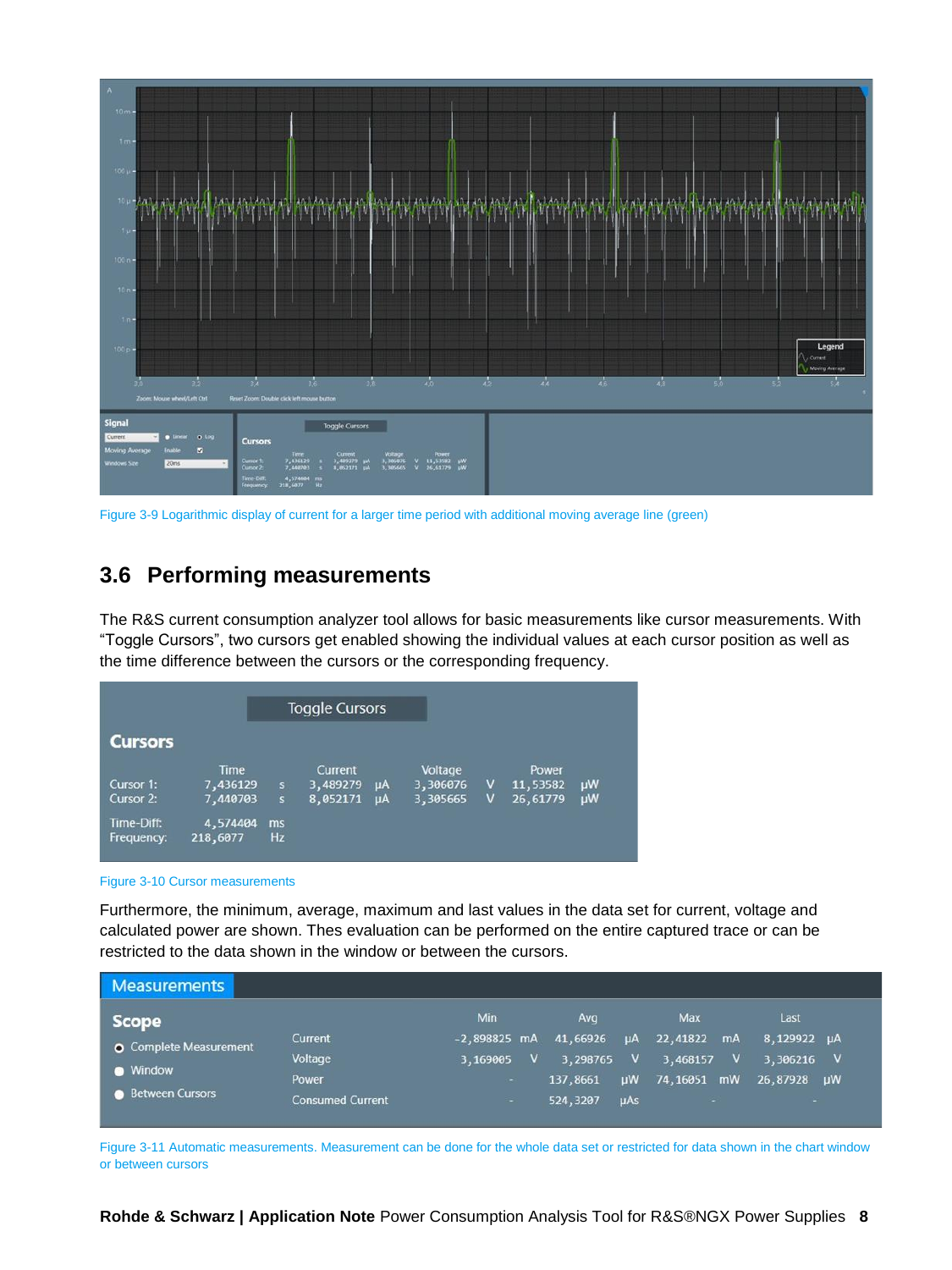## <span id="page-8-0"></span>**3.7 Exporting and Importing Data**

Captured trace data can be exported and imported. Export is possible into native (raw) format, .csv file format and Matlab file format. Import is possible only from native (raw) file format. The native (raw) file format is identical to the NGx fastlog file format. This means that fastlog data captured directly on the NGx power supply can be imported into the power consumption analyzer tool.

|                    | Live Logging Import/Export | Settings |  |  |  |  |  |
|--------------------|----------------------------|----------|--|--|--|--|--|
| <b>Import Data</b> |                            |          |  |  |  |  |  |
|                    | <b>Import Data</b>         |          |  |  |  |  |  |
|                    | <b>Export Data</b>         |          |  |  |  |  |  |
| Scope              | All                        |          |  |  |  |  |  |
|                    | <b>Export Data</b>         |          |  |  |  |  |  |

Figure 3-12 Import / export dialog

## <span id="page-8-1"></span>**4 Ordering Information**

| <b>Designation</b>  | <b>Type</b>             | <b>Order No.</b> |
|---------------------|-------------------------|------------------|
| Power Supply        | R&S <sup>®</sup> NGL201 | 3638.3376.02     |
| <b>Power Supply</b> | R&S <sup>®</sup> NGL202 | 3638.3376.03     |
| Power Supply        | R&S <sup>®</sup> NGM201 | 3638.4472.02     |
| <b>Power Supply</b> | R&S <sup>®</sup> NGM202 | 3638.4472.03     |
| Source Measure Unit | R&S <sup>®</sup> NGU201 | 3639.3763.02     |
| Source Measure Unit | R&S <sup>®</sup> NGU401 | 3639.3763.03     |